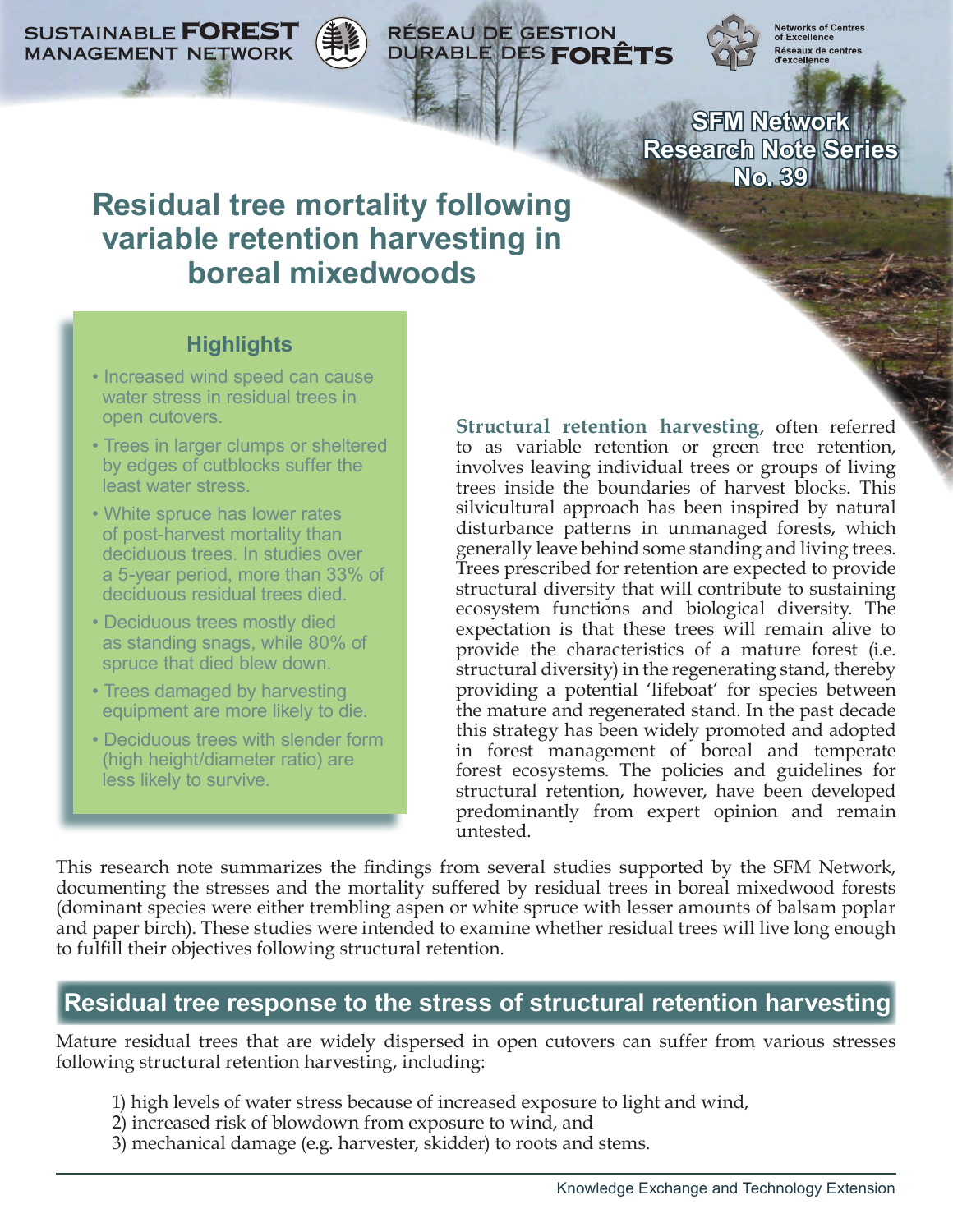



Small patches of post-harvest residual trees in Lac Duparquet, Quebec. Photo courtesy of Kevin Bladin.

In our study of retained trees and adjacent uncut forests in boreal mixedwood sites near Drayton Valley, Alberta (Lower Foothills Natural Subregion) solar radiation nearly doubled and wind speed increased three-fold at the canopy level. There was little difference in air temperature or relative humidity between the structual retention site and the unharvested site. However, the greater wind speed and radiation in the structural retention site was enough to produce a three-fold increase in the evaporative demand, which may translate into greater water stress and potential whole-tree mortality.

The impact of these factors on accelerating mortality of post-harvest residual trees has not been well-documented. Also, it is not clear which species are most sensitive to these factors or which size of tree is more likely to die or be negatively affected in structural retention harvests.

#### *Deciduous suffer more water stress than conifers*

Measurements of the amount of water flow through post-harvest residual trees, compared to trees in unharvested stands at our sites in Drayton Valley, demonstrated that deciduous trees (paper birch and balsam poplar) were not able to keep up with the increased demand for water following partial retention. Like many deciduous trees, these two species are known to be highly susceptible to problems associated with water stress (i.e. a decreased ability to transport water to their leaves). Observations of residual poplar leaf rolling and wilting on hot days also indicated a high level of water stress in these trees. In contrast, white spruce were able to take up water fast enough to keep up with the increased rates of evaporation in the partial retention situation. The ability of spruce to respond favourably to the increased demand for water could potentially translate into increased growth, as observed in other conifers following partial harvesting.

## *Exposure and regional precipitation levels are important factors*

Additional research in partial retention cutovers of boreal mixedwood forests in Drayton Valley and Calling Lake, Alberta and Lac Duparquet, Quebec showed that isolated residual trembling aspen trees had higher levels of water stress compared to trees on the cutblock edges. Further, edge trees had more water stress than trees in the interior of the stands. These observations suggested that trees on forest edges received some sheltering effect, reducing their stress compared with that of residual trees. Secondly, trees from areas with the lowest precipitation (Calling Lake) had higher stress than trees with more rainfall (Lac Duparquet). This indicates that deciduous residual or edge trees in drier regions, where trees may already be moisture stressed, are more likely to suffer additional and greater water stress following partial retention harvesting.

## **High mortality of mixedwood species following structural retention**

Studies in the area of Drayton Valley and Rocky Mountain House, Alberta showed high mortality of both deciduous and coniferous residual trees following structural retention (Figure 1). Deciduous species suffered greater annual mortality rates than spruce. The mean annual mortality rates of residual trees were 9.4% for poplar, 8.7% for birch, 5.8% for aspen and 2.6% for spruce, which was around 3-4 times higher than for aspen, birch, and poplar in unharvested stands. Over a five-year period, more than 33% of the deciduous residual trees died, and 57% of the deciduous that were still alive showed evidence of decline. While faring better than deciduous trees, spruce residuals had nearly double the rate of mortality compared to spruce trees in unharvested areas.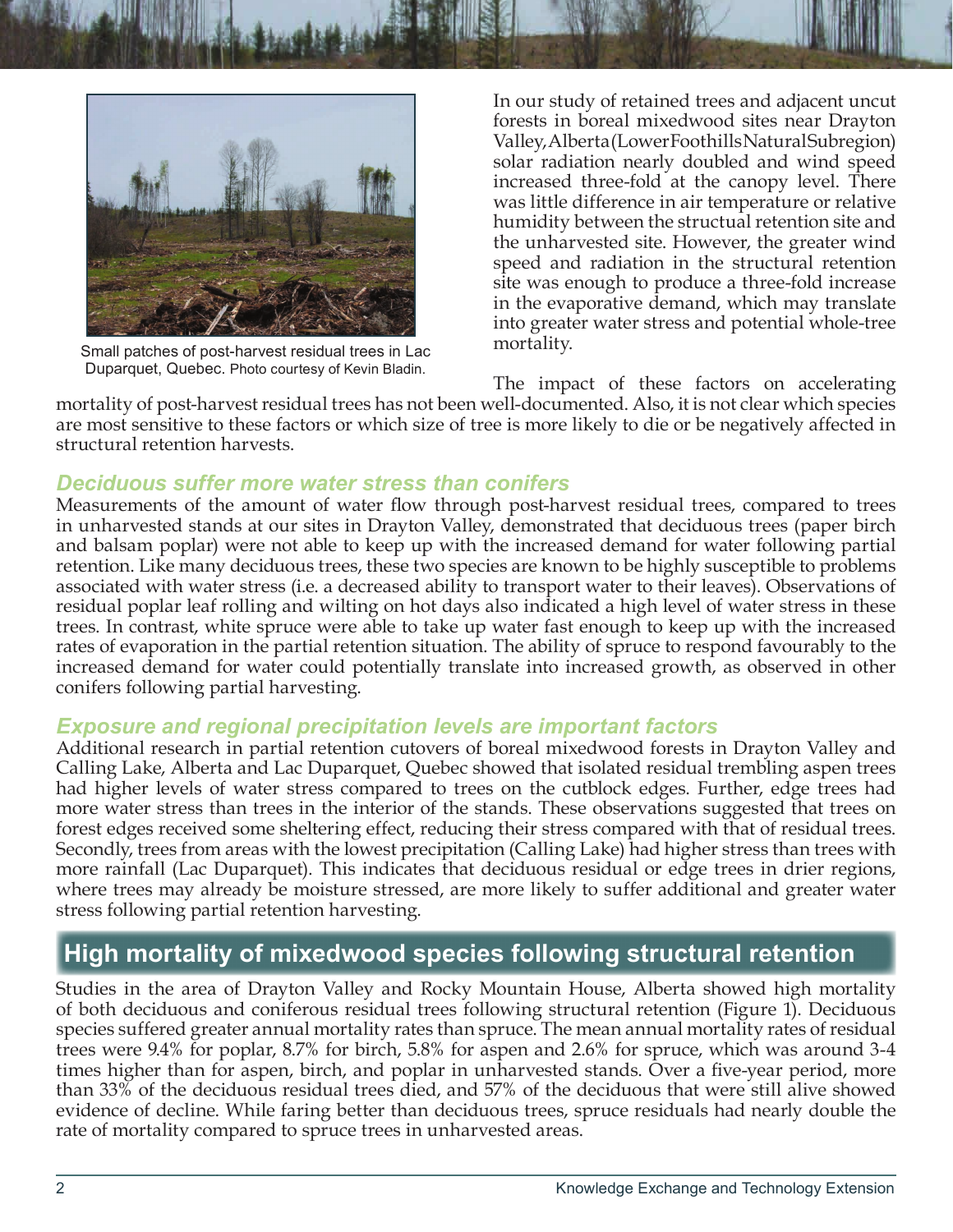#### *Cause of residual tree death*

There was a clear difference between deciduous and spruce in the way residual trees died. Almost all of the spruce mortality (80%) was the result of blowdown. Additionally, the larger, more dominant spruce residuals were more likely to be wind-thrown than smaller, less dominant spruce. Lower-bole damage by logging equipment also increased the frequency of mortality of spruce residuals. If the bole of a residual spruce tree was damaged during the harvesting, it was 2.6-times more likely to die shortly after harvest than an undamaged tree. Thus, while spruce could supply enough water to the foliage, their shallow roots could not resist the forces from the increased wind and many trees blew down. Further, damage to the bole likely also means damage to the root system of the trees; this would further limit uptake of water and the stability of the tree.



An example of high blowdown mortality of spruce residual trees. Photo courtesy of Victor Lieffers.



Trembling aspen trees left on partial retention cutovers showing signs of water stress (leaf loss and dieback) following variable retention in Calling Lake, AB. Photo courtesy of Victor Lieffers.



**Figure 1:** Annual mortality rates from unharvested stands and structural retention areas in a study of post-harvest residual trees near Drayton Valley, Alberta, from 2001 to 2005, illustrating higher mortality rates in post-harvest stands.

In contrast, almost all of the deciduous trees remained standing after death, with poplar producing the most dead snags (93% of all dead poplar residuals), followed by aspen (76%), and birch (69%). Slender poplar and birch residuals were more likely to remain as snags than larger trees. Observations of heavy crown dieback among the deciduous species prior to mortality, suggests that the majority of deciduous mortality was probably related to water stress. This supports the theory that increased wind exposure and bending may damage the water conducting tissue (xylem) of tree stems, reducing hydraulic conductivity and intensifying moisture stress. The xylem of deciduous trees, particularly the balsam poplar, is likely damaged by the increased demand for water, and death is often the result.

### **Further reading**

Bladon, K.D., U. Silins, S.M. Landhäusser and V.J. Lieffers. 2006. *Differential transpiration by three boreal tree species in response to increased evaporative demand after variable retention harvesting.* Agric. For. Meteorol. 138: 104-119.

Bladon, K. D., V.J. Lieffers, U. Silins, S.M. Landhäusser and P.V. Blenis. 2008. *Elevated mortality of residual trees following structural retention harvesting in boreal mixedwoods.* For. Chron. 84: 70-75.